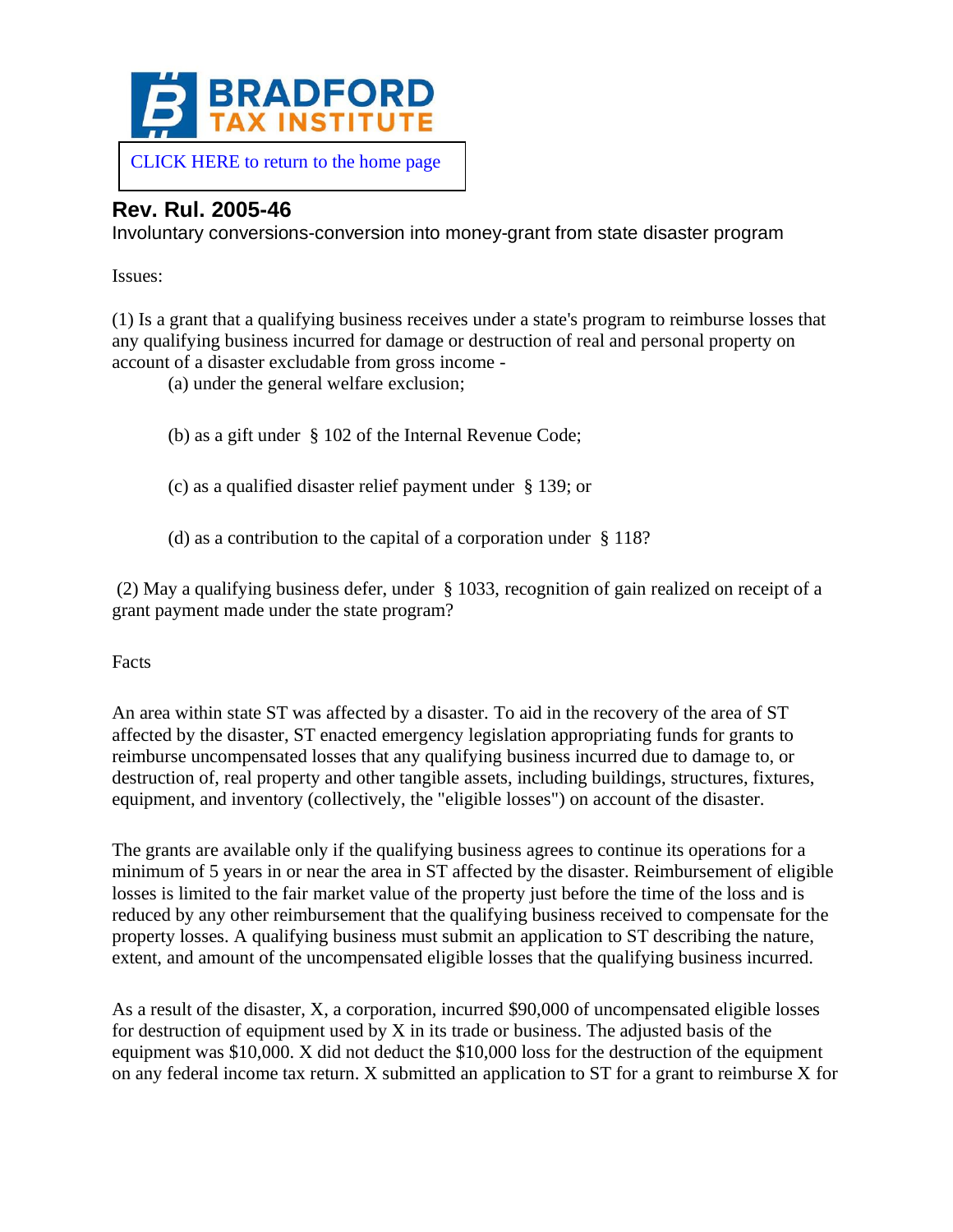the uncompensated eligible losses. During X's subsequent taxable year, ST officials approved a \$90,000 grant based on the destruction of X's property and paid the \$90,000 to X.

Within the 2-year period prescribed by § 1033(a), X purchased for \$150,000 (by using the entire grant proceeds of \$90,000 plus \$60,000 of other funds) equipment to replace the destroyed equipment. The replacement equipment was similar or related in service or in use to the destroyed equipment. X has used the replacement equipment in its trade or business since the time of the purchase. X elected under  $\S 1033(a)(2)(A)$  to defer gain realized on the involuntary conversion of its equipment into money.

## Law And Analysis

Section 61(a) provides that, except as otherwise provided by law, gross income means all income from whatever source derived. Under § 61, Congress intends to tax all gains or undeniable accessions to wealth, clearly realized, over which taxpayers have complete dominion. Commissioner v. Glenshaw Glass Co., 348 U.S. 426 [47 AFTR 162] (1955), 1955-1 C.B. 207.

The Internal Revenue Service has consistently concluded that payments to individuals by governmental units under legislatively provided social benefit programs for the promotion of the general welfare are not included in a recipient's gross income ("general welfare exclusion"). See, e.g., Rev. Rul. 74-205, 1974-1 C.B. 20; Rev. Rul. 98-19, 1998-1 C.B. 840. To qualify under the general welfare exclusion, payments must (i) be made from a governmental fund, (ii) be for the promotion of the general welfare (i.e., generally based on individual or family needs), and (iii) not represent compensation for services. Rev. Rul. 75-246, 1975-1 C.B. 24; Rev. Rul. 82-106, 1982-1 C.B. 16. Payments to businesses generally do not qualify under the general welfare exclusion because the payments are not based on individual or family needs. SeeBailey v. Commissioner, 88 T.C. 1293, 1300-1301 (1987), acq., 1989-2 C.B. 1; Rev. Rul. 76-131, 1976-1 C.B. 16; Notice 2003-18, 2003-1 C.B. 699.

Section 102(a) provides that the value of property acquired by gift is excluded from gross income. Under § 102(a), a gift must proceed "from a 'detached and disinterested generosity,' ... 'out of affection, respect, admiration, charity or like impulses.'" Commissioner v. Duberstein, 363 U.S. 278, 285 [5 AFTR 2d 1626 ](1960), 1960-2 C.B. 428. On the other hand, payments that proceed "primarily from the 'constraining force of any moral or legal duty' or from 'the incentive of anticipated benefit' of an economic nature" are not gifts. Duberstein at 285. Governmental grants in response to a disaster (whether to a business or an individual) generally do not qualify as gifts because the government's intent in making the payments proceeds from a government's duty to relieve the hardship caused by the disaster. In addition, a government can expect an economic benefit from programs that relieve business or individual hardships. SeeKroon v. United States, Civil No. A-90-71 [34 AFTR 2d 74-5531] (D. Alaska 1974), and Rev. Rul. 2003- 12, 2003-1 C.B. 283.

Section 139(a) excludes from gross income any amount received by an individual as a qualified disaster relief payment. Section 139(b) provides, in part, that the term "qualified disaster relief payment" means any amount paid to or for the benefit of an individual -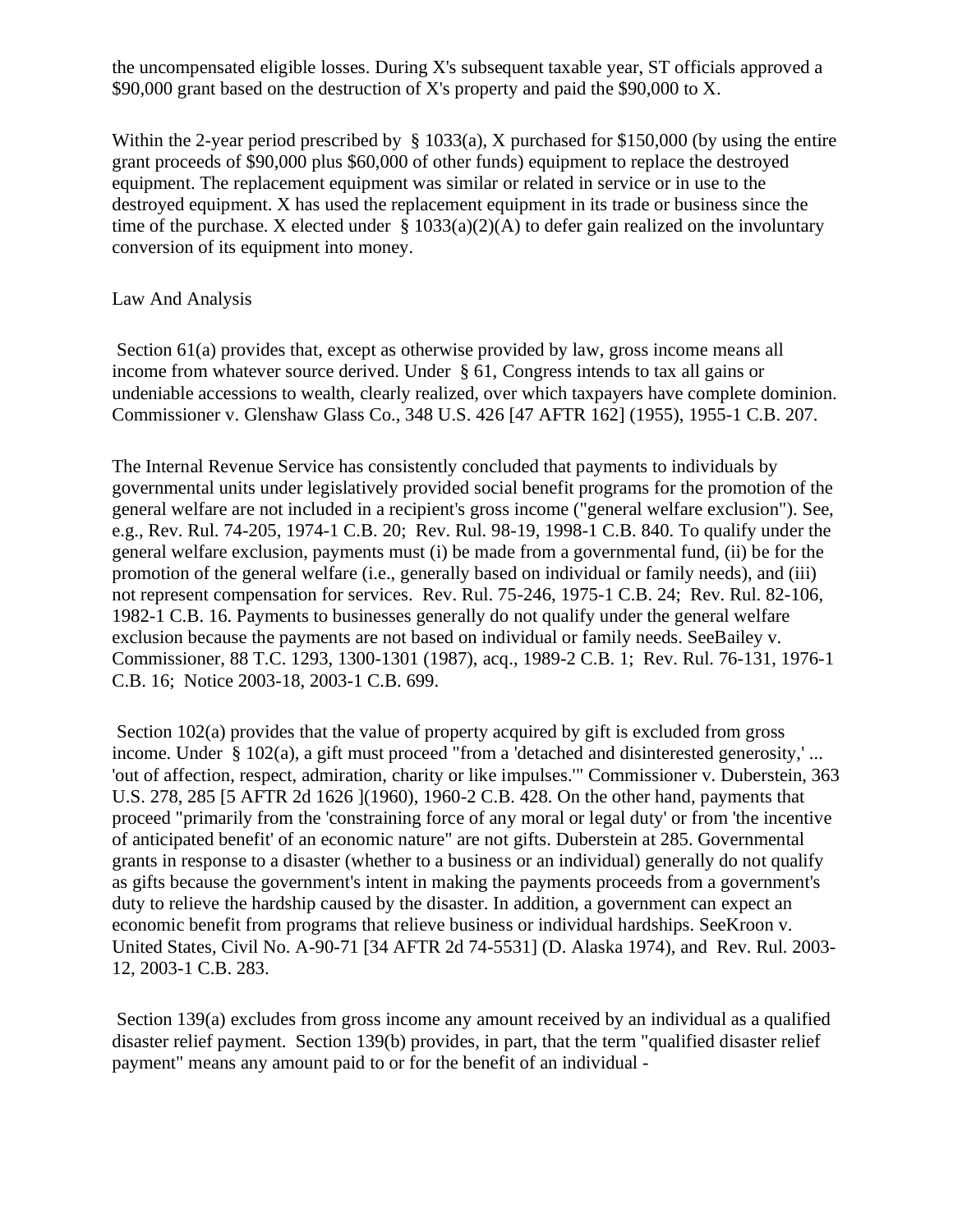(1) to reimburse or pay reasonable and necessary personal, family, living, or funeral expenses incurred as a result of a qualified disaster  $(\S 139(b)(1))$ ;

(2) to reimburse or pay reasonable and necessary expenses incurred for the repair or rehabilitation of a personal residence, or repair or replacement of its contents, to the extent that the need for such repair, rehabilitation, or replacement is attributable to a qualified disaster ( $§$  139(b)(2)); or

(3) if such amount is paid by a federal, state, or local government, or agency or instrumentality thereof, in connection with a qualified disaster in order to promote the general welfare ( $\S 139(b)(4)$ ). Thus,  $\S 139(b)(4)$  codifies (but does not supplant) the administrative general welfare exclusion with respect to certain disaster relief payments to individuals.

Section 118(a) provides that, in the case of a corporation, gross income does not include any contribution to the capital of the taxpayer. Section 1.118-1 of the Income Tax Regulations provides that § 118 also applies to contributions to capital made by persons other than shareholders. For example, the exclusion applies to the value of land or other property contributed to a corporation by a governmental unit or by a civic group for the purpose of inducing the corporation to locate its business in a particular community, or for the purpose of enabling the corporation to expand its operating facilities. However, the exclusion does not apply to any money or property transferred to the corporation in consideration for goods or services rendered, or to subsidies paid for the purpose of inducing the taxpayer to limit production.

The Supreme Court of the United States has considered the contribution to capital concept. In Detroit Edison Co. v. Commissioner, 319 U.S. 98 [30 AFTR 1096] (1943), 1943 C.B. 1019, the Court held that payments by prospective customers to an electric utility company to cover the cost of extending the utility's facilities to their homes were part of the price of service rather than contributions to capital. The case concerned customers' payments to a utility company for the estimated cost of constructing service facilities that the utility company otherwise was not obligated to provide.

Later, the Court held that payments to a corporation by community groups to induce the location of a factory in their community represented a contribution to capital. Brown Shoe Co. v. Commissioner, 339 U.S. 583 [39 AFTR 327] (1950), 1950-1 C.B. 38. The Court concluded that the contributions made by the citizens were made without anticipation of any direct service or recompense, but rather with the expectation that the contributions would prove advantageous to the community at large. Brown Shoe Co. at 591. The contract entered into by the community groups and the corporation provided that in exchange for a contribution of land and cash, the corporation agreed to construct a factory, operate it for at least 10 years, and meet a minimum payroll. BrownShoe Co. at 586.

Finally, in United States v. Chicago, B. & Q. R. Co., 412 U.S. 401 [32 AFTR 2d 73-5042] (1973), 1973-2 C.B. 428, the Court, in determining whether a taxpayer was entitled to depreciate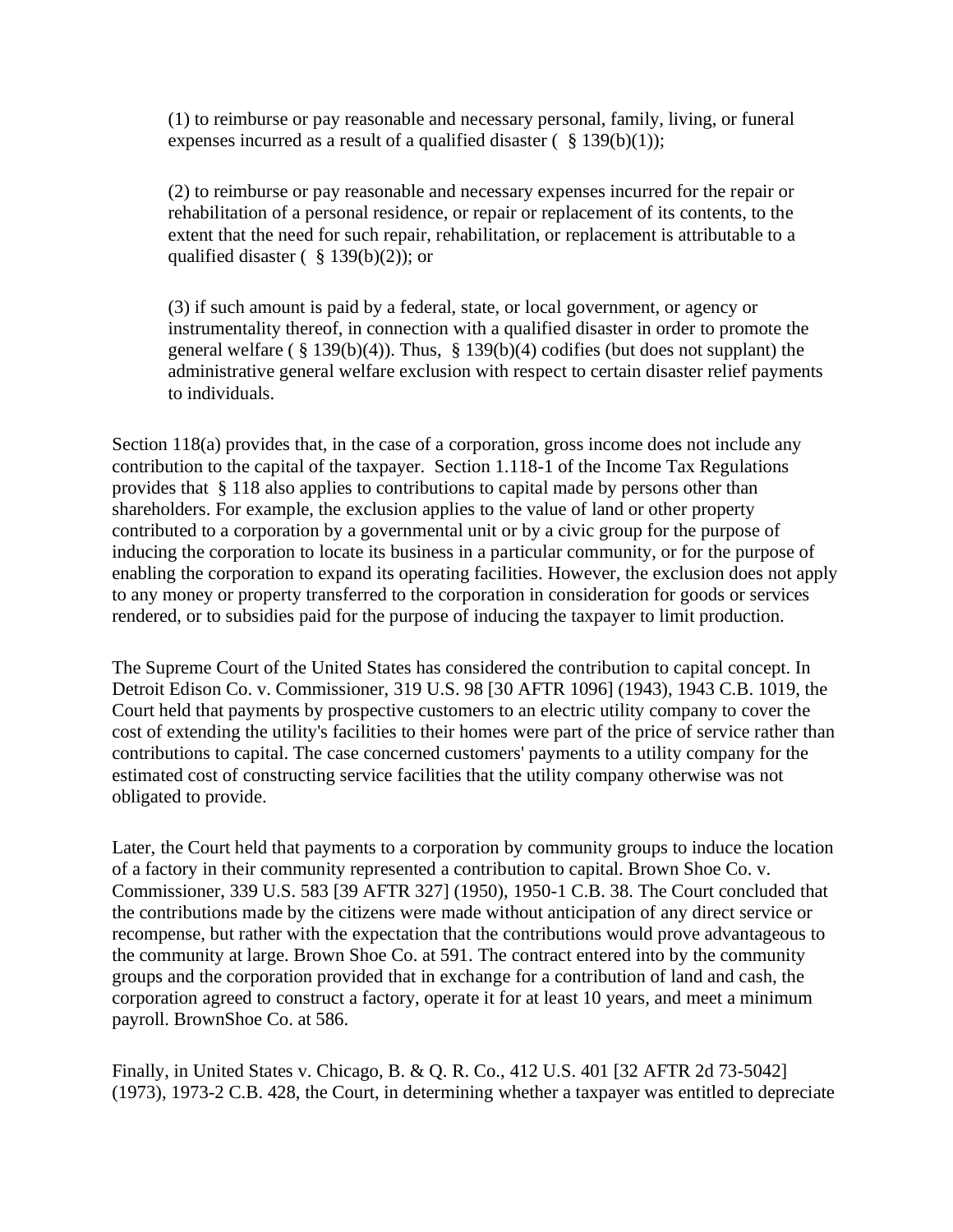the cost of certain facilities that had been funded by the federal government, held that the governmental subsidies were not contributions to the taxpayer's capital. The Court recognized that the holding in Detroit Edison Co. had been qualified by its decision in Brown Shoe Co. The Court in Chicago, B. & Q. R. Co. found that the distinguishing characteristic between those two cases was the differing purposes motivating the respective transfers. In Brown Shoe Co., the only expectation of the contributors was that such contributions might prove advantageous to the community at large. Thus, in Brown Shoe Co., because the transfers were made with the purpose, not of receiving direct service or recompense, but only of obtaining advantage for the general community, the result was a contribution to capital.

The Court in Chicago, B & Q. R. Co. also stated that there were other characteristics of a nonshareholder contribution to capital implicit in Detroit Edison Co. and Brown Shoe Co. From these two cases, the Court distilled some of the characteristics of a nonshareholder contribution to capital under both the 1939 and 1954 Codes -

1. It must become a permanent part of the transferee's working capital structure;

2. It may not be compensation, such as a direct payment for a specific, quantifiable service provided for the transferor by the transferee;

3. It must be bargained for;

4. The asset transferred must foreseeably result in a benefit to the transferee in an amount commensurate with its value; and

5. The asset ordinarily, if not always, will be employed in or contribute to the production of additional income and its value will be assured in that respect.

Under § 362(c)(2), if money is received by a corporation as a contribution to capital, and is not contributed by a shareholder as such, then the basis of any property acquired with such money during the 12-month period beginning on the day the contribution is received shall be reduced by the amount of such contribution. The excess (if any) of the amount of such contribution over the amount of the reduction shall be applied to the reduction of the basis of any other property held by the taxpayer.

Section 165(a) allows a deduction for any loss sustained during the taxable year and not compensated for by insurance or otherwise. Section 165(b) limits the amount of the deduction for the loss to the adjusted basis of the property, as determined under § 1011. Section 1.165-  $1(d)(2)(iii)$  provides that if a taxpayer has deducted a loss and in a subsequent taxable year receives reimbursement for such loss, the amount of the reimbursement must be included in gross income for the taxable year in which received, subject to the provisions of § 111, relating to recovery of amounts previously deducted.

Section 1033(a) provides that if property, as a result of its destruction in whole or in part, is involuntarily converted into money, the gain, if any, is recognized except to the extent that the electing taxpayer, within 2 years after the close of the first taxable year in which any gain was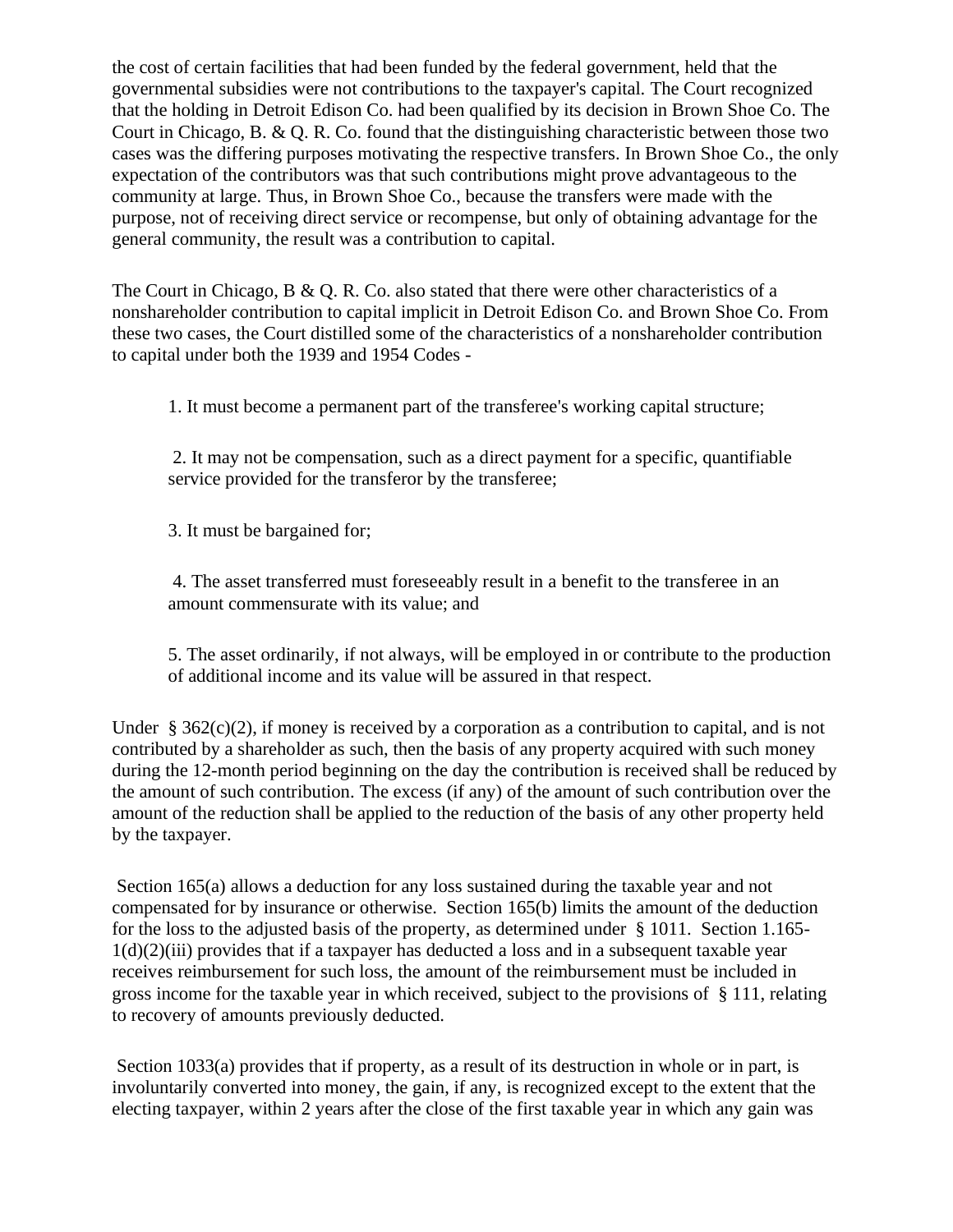realized (or at the close of such later date as may be designated pursuant to an application of the taxpayer under § 1033(a)(2)(B)(ii)), purchases other property similar or related in service or use to the property so converted ("qualified replacement property"). Under § 1033(a)(2), qualified replacement property is treated as purchased only if, but for the provisions of § 1033(b), its unadjusted basis would be determined under  $\S$  1012. In accordance with  $\S$  1033(a), the gain is recognized only to the extent that the amount realized upon such conversion exceeds the cost of the qualified replacement property.

Under § 61, X must include in gross income ST's \$90,000 grant payment unless another provision of the Code excludes it from income or defers recognition of the income.

X may not exclude ST's \$90,000 grant payment from gross income under the general welfare exclusion, because that exclusion is limited to individuals who receive governmental payments to help with their individual needs (e.g., housing, education, and basic sustenance expenses).

X may not exclude the grant payment from gross income under § 102 because ST's intent in making the grant payments proceeds, not from charity or detached or disinterested generosity, but from the government's duty to relieve the hardship resulting from the disaster and the economic benefits it anticipates from a revitalized economy in the area of ST affected by the disaster. See Kroon. ST did not enact the legislation authorizing the grant program for any donative purpose.

X may not exclude the grant payment from gross income under § 139 because that exclusion applies only to individuals. Even if X's business were a sole proprietorship or the disaster were a qualified disaster under § 139, the grant payments would not qualify for exclusion from gross income under § 139 because the grant payments are not made for any of the specific purposes described in  $\S 139(b)(1)$ , (2), and (4).

X may not exclude the \$90,000 grant payment from gross income under § 118. The ST grant program compensates qualifying businesses for uncompensated eligible losses they incurred as a result of the disaster. Accordingly, these payments are more akin to insurance payments received for losses than contributions to capital of a corporation within the definition of § 118 and the case law. Because the \$90,000 grant payment is not excludable from gross income under § 118, the basis of the replacement equipment purchased by X is not determined under  $\S 362(c)(2)$ .

Under § 61, X realizes gain of \$80,000 (\$90,000 grant proceeds received less \$10,000 adjusted basis in the destroyed equipment). X must recognize the \$80,000 gain unless X elects to defer recognition of the gain under § 1033.

X may defer including in income the entire \$80,000 gain because X meets all of the requirements to defer the gain under § 1033. First, the grant payments are compensation for the involuntarily converted property. Second, X made the required election under § 1033 and, within 2 years after the close of the taxable year in which X received the ST grant payment, replaced the destroyed equipment with qualified replacement property, the basis of which would be determined under § 1012 if § 1033(b) did not apply. Third, the cost of the qualified replacement property (\$150,000) exceeds the gain realized on the conversion of the destroyed equipment into money (\$80,000).